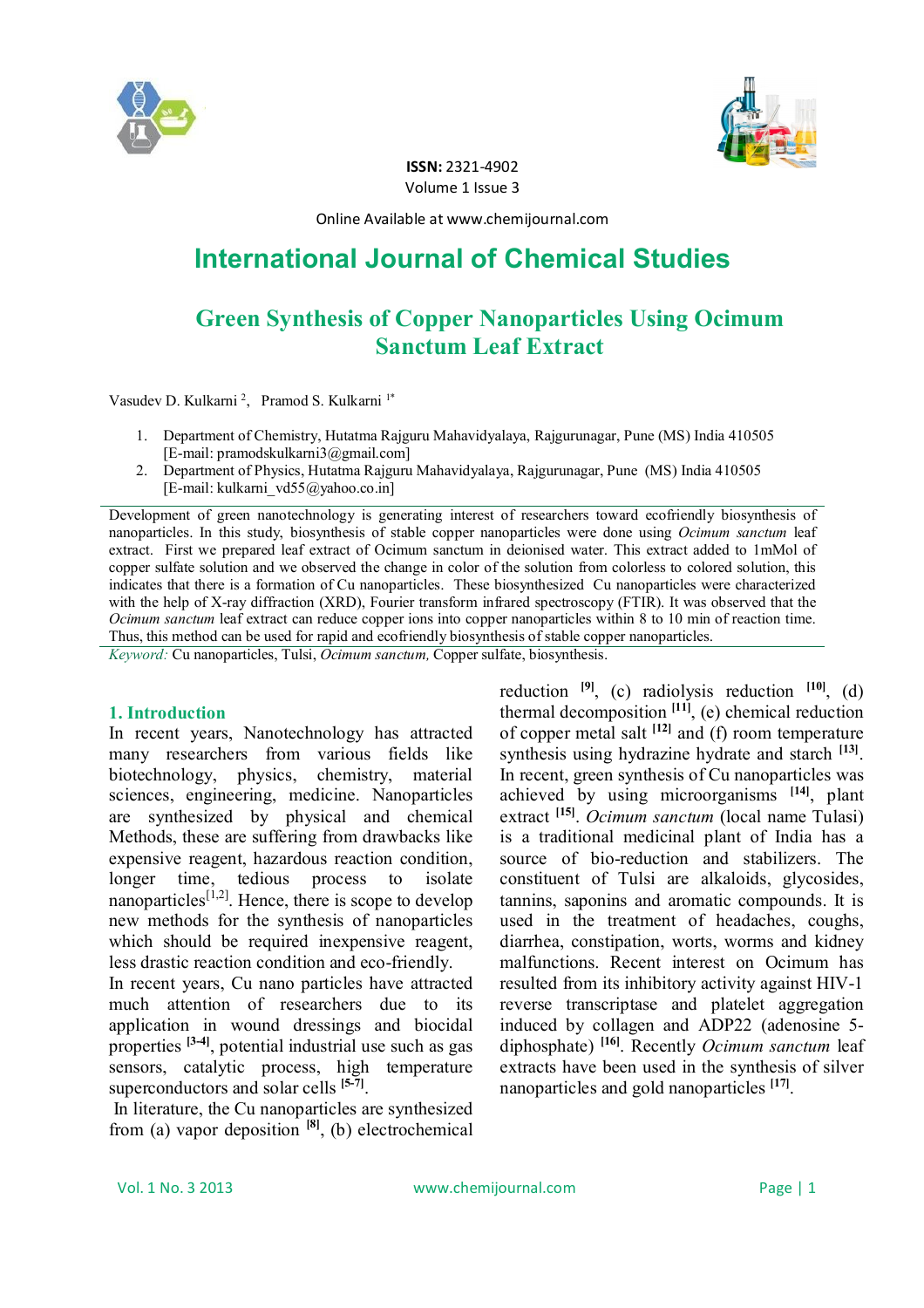

**Fig 1:** Different methods for synthesis of Cu nanoparticles

To the best of our knowledge, the use of *Ocimum sanctum* leaf extract at room temperature for greener synthesis of Cu nanoparticles has not been reported. Hence the present study was carried out to synthesize and characterize the copper nanoparticles using *Ocimum sanctum* leaf extract.

#### **2. Experimental 2.1 Material**

All the chemical reagents used in this experiment were of analytical grade purchased from Loba chemicals. The *Ocimum sanctum* leaves were collected from in and around Rajgurunagar, Pune Maharashtra, India. Thoroughly washed leaves (100 g) were cut and boiled with 100 ml of deionized water for 15 min in heating mental at temperature 80  $^{\circ}$ C. The resulting product was

filtered and stored in refrigerator for further experiments.

#### **2.2 Methods:**

### **Synthesis of Cu Nanoparticles Using** *Ocimum sanctum* **leaf extracts**

For the Cu nanoparticles synthesis, 1 ml of *Ocimum sanctum* leaf extract was added to 100 ml of 1mM aqueous CuSO<sub>4.5</sub>H<sub>2</sub>O solution in a 250 ml Erlenmeyer flask. The flask was then kept overnight at room temperature. The Cu nanoparticles solution thus obtained was purified by repeated centrifugation at 12,000 RPM for 15 min followed by re-dispersion of the pellet in deionized water. Then the Cu nanoparticles were dried in oven at  $80^{\circ}$ C.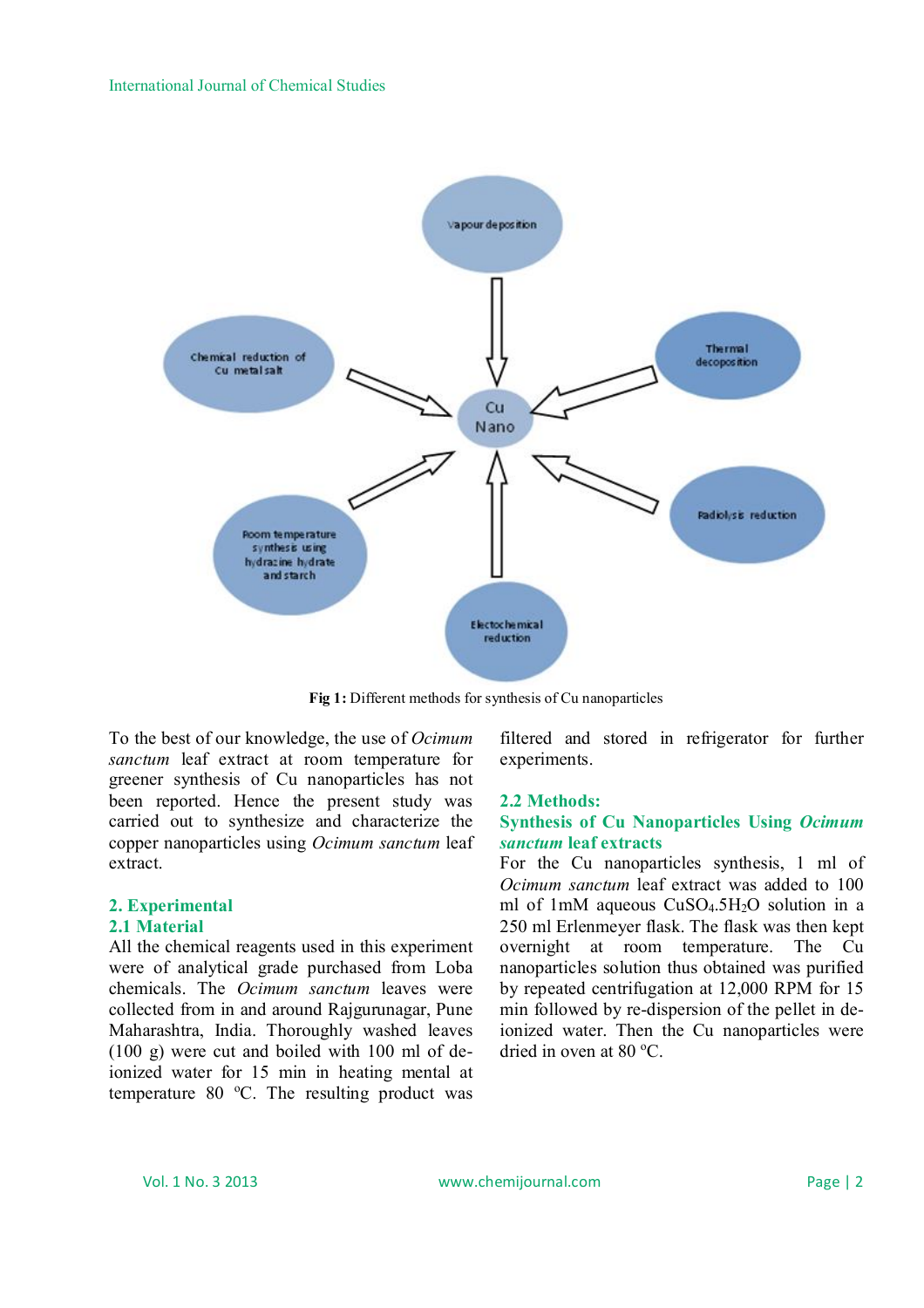### **3. Results and Discussion: 3.1 X-ray Diffractmeter**

XRD pattern of synthesized Cu nanoparticles using a leaf extract of *Ocimum sanctum* is shown in Figure 3. The XRD pattern shows a high crystallinity of Cu sample level with diffraction angles of  $22.3^\circ$ ,  $25.9^\circ$ ,  $28.3^\circ$  and  $44.8^\circ$ , which correspond to the characteristic face centered cubic (FCC) of copper lines indexed at (111), (200), (210) and (222), respectively. The diffraction angle observed at 21.1° is related to the tulsi leaf extract medium. The size of the NPs obtained were estimated to be 77 nm using Debye-Scherrer Equation, which may indicate a high surface area, and surface area to volume ratio of the nano-crystals. The equation is written below:

$$
d = \frac{K \lambda}{\beta \cos(\theta)}
$$

Where K, known as Scherer's constant (shape factor), ranges from 0.9 to 1.0,  $\lambda$  is 1.5418 Å, which is the wavelength of the X-Ray radiation source,  $\beta$ 1/2 is the width of the XRD peak at half height and  $\theta$  is the Bragg angle.





Copper sulfate solution





Cu nano after centifugation

Ocimum sanctum leaf extracts

Copper sulfate solution + Ocimum sanctum leaf extarcts





**Fig 3:** XRD of Cu nanoparticles using Tulsi leaf Extract